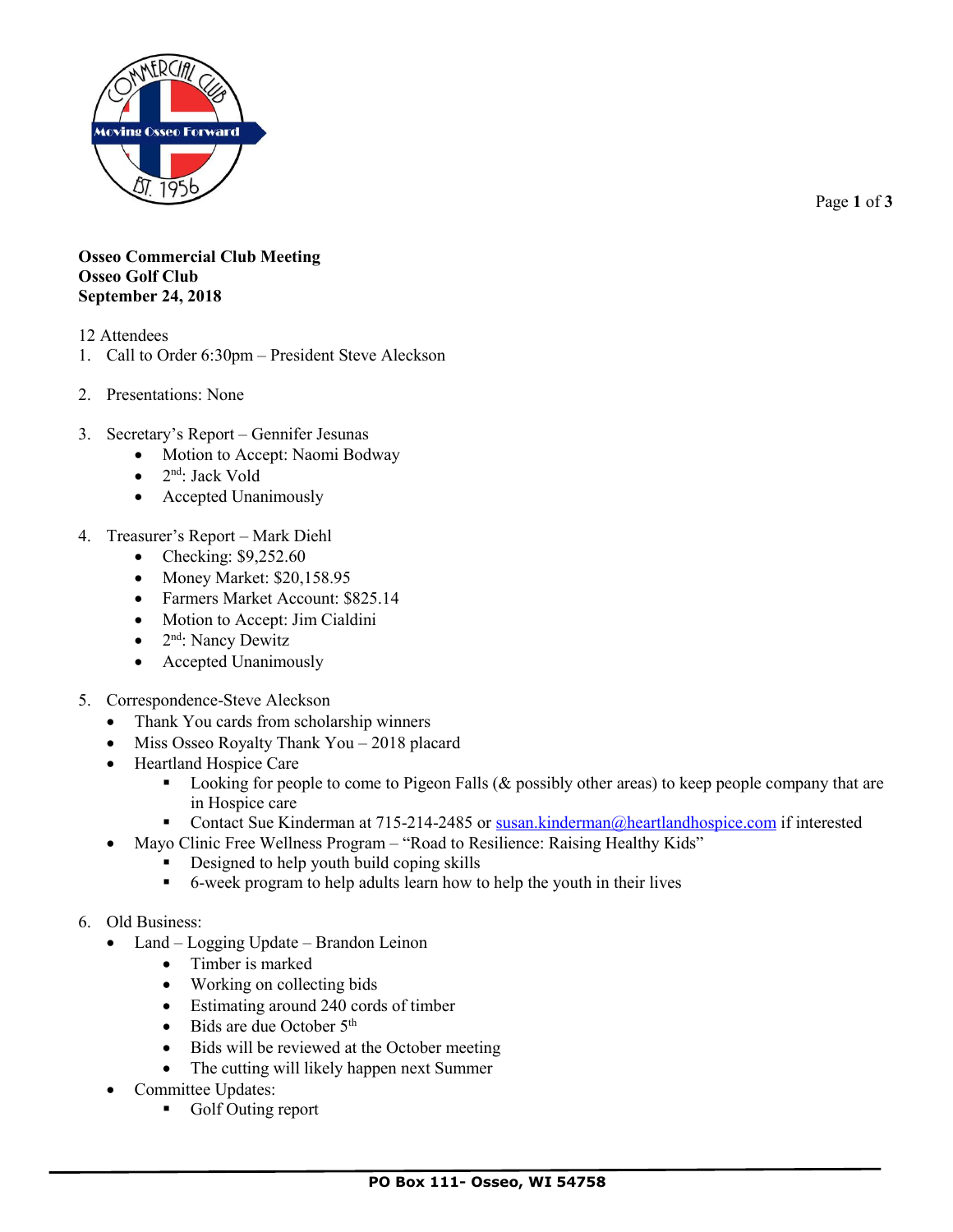

Page **2** of **3**

- o Took in around \$2,500
- $\circ$  21 teams signed up 20 teams showed up
- o Everyone bought the mulligan packages
- o Hole prizes went over well
- o 50/50 paid around \$500 to the club and the winner
- o Shotgun start with 2 teams on every hole (2 holes with 3 teams)
- o Need to revisit the raffles for next year we only netted \$15
- Thunder Raffle report
	- o Replaced the duck float
	- o Easier sell being connected to the school
	- o Winners were announced at the beginning of the Homecoming football game
	- o 1<sup>st</sup>: Coco Olson, 2<sup>nd</sup>: Julie Garber, 3<sup>rd</sup>: Mike Hallum
	- o \$500 donated to the Queens
	- o \$395 donated to the school half will go to the Backpack program (send food home for kids over the weekend if needed) & half to the winter clothing program
	- o Would like to try to get started selling tickets earlier next year
- 7. New Business
	- Christmas Parade-Friday November  $24<sup>th</sup>$ , 2018
		- Only 8 weeks away!
		- Jack Vold will do treat bags for the kids
		- Need help with parade lineup and selling 50/50 tickets during the parade
		- Suggestion made to donate up to  $$250$  towards the parade depending on determined need will discuss more at next month's meeting
	- String Lights to sell
		- 15-20 strings to sell
		- $\blacksquare$  20 tubs at \$15/tub
		- Do we want them?
			- o Motion made by Naomi Bodway to buy all 20 totes of lights
			- o 2 nd: Suzanne Rogness
			- o Accepted Unanimously
	- Other
		- How do we fix the electricity in the park so the Christmas lights will stay on?
		- Christmas Light work night in October an email will go out with some possible dates
		- We need to start thinking about what we want to do with the money from the logging
		- Planter Program Update:
			- o 10 were put up this year
			- o Would like to put up more next year
			- o Net Zero cost due to donations
			- o Concerned about funding going forward and on an on-going basis
			- o Will need to buy some new plants next year
			- o Talking about putting brackets on the light poles with hanging baskets next year
		- Last weekend was High Ground's' 30<sup>th</sup> Anniversary
			- o Legacy Stones can buy a brick in memory of a veteran